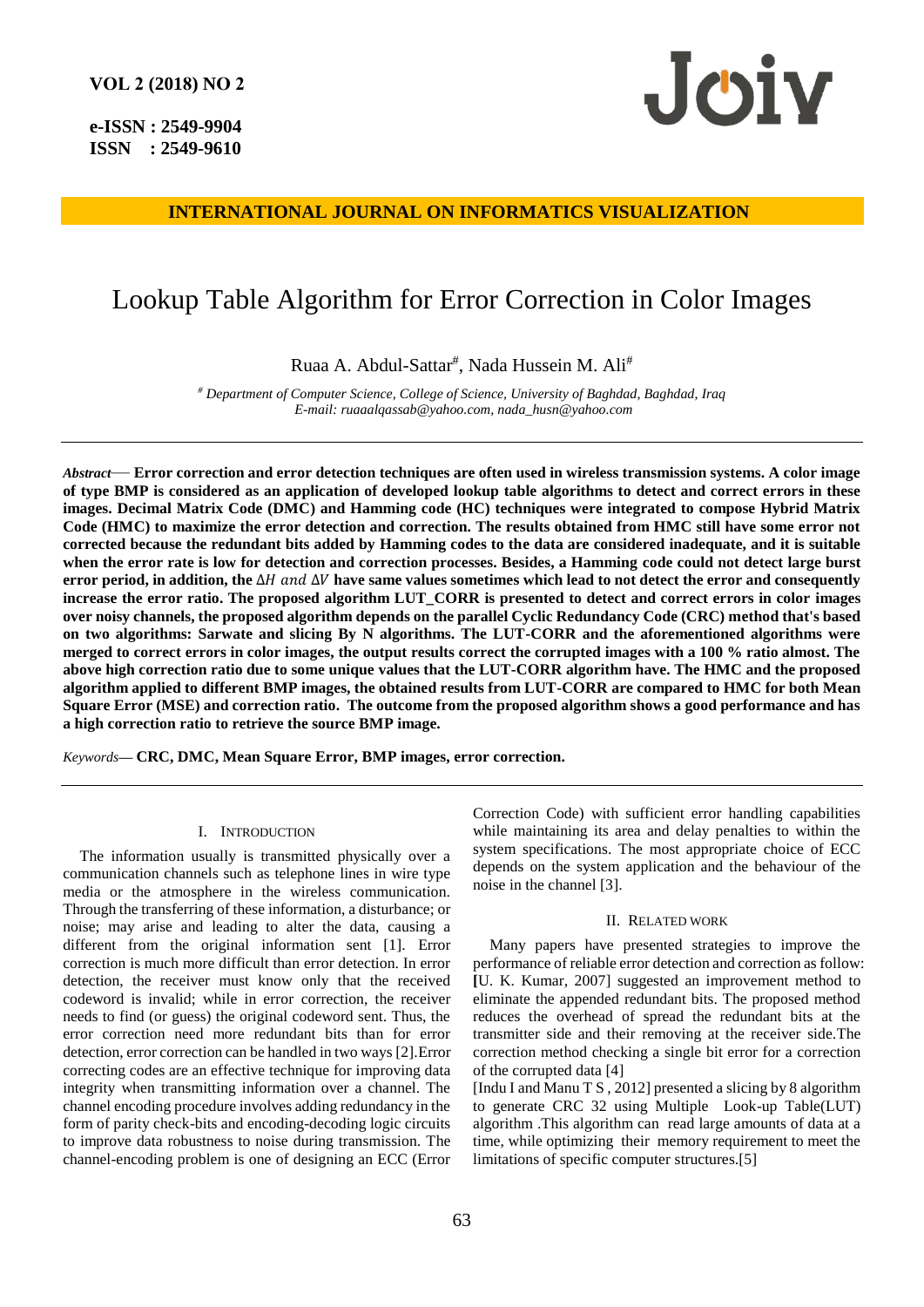[Mukesh Gholase 2013] proposed a method using orthogonal code block for mapping k-bits to n-bits where (n>k), then these coded blocks are transmitted through the communication channel. The structure coding for orthogonal code block modulation systems is realized by the FPGA. The obtained results of the proposed method enhanced the error detection and correction abilities for the orthogonal codes convolution with a detection rate of 99.99% [6].

[V. Singh and N.Sharma, 2015] proposed technique can be used efficiently where retransmission of data is complicated and expensive too. The bit overhead and code rate for this technique are 50% and 66.66% respectively which provide better results for error detection and correction than other EDAC technique[7]

[Maria Antony 2015] proposed a novel Hybrid Matrix Code method to assure the reliability of memory. The proposed work focuses on the design of HMC for error detection and correction, suitable for memory applications, with reduced area utilization and delay overhead. It uses a less number of redundant bits need to be stored for protection when compared to the existing method [8].

[Neepa et al. 2016] generated CRC error is corrected by using Hybrid Matrix Code (HMC) and they are coded in verilog HDL and simulated using Xilinx ISE Design suite 14.2.This proposed method can provide maximum error detection and correction capability with less number of redundant bits [9].

[K. Sandyarani1 and P. Nirmal Kumar 2016]proposes an efficient error correction for AES algorithm using extended hamming codes of type  $(n, k)$  to detect and correct a single error (SEC), in addition,to identify many types of double and triple adjacent errors (DAED) or (TAED). The results obtained from the enhancement method (Hamming SEC-DAED-TAED codes) are better comparing to based hamming SEC-DAED-TAED codes. The improvement ratio in DAED is 45%, while in TAED are 33% [10].

### III. FORWARD ERROR CORRECTION TECHNIQUES

 In the real-time applications, a Forward Error Correction (FEC) technique is used to recover the data during the transferring over a communication channel. The information on this method and at the receiver side could be corrected without any support from the sender. The source data are divided into a block of k length, these blocks are converted into a group of n coded data; denoted by (n, k) block; and can be used to recreate or erasure the corrupted information.



Fig. 1 The FCE method. [11]

Frequently the k data in these groups represent the original source data while the remaining  $(n - k)$  are the appended parity bits as shown in Figure 1. Usually, FEC codes are capable to correct both errors and erasures in a block of n symbols [11].

Many existing error correction codes as follows [11]

- a- Hamming Code (HC): It is a form of linear error correcting code that can detect up to double bit error or correct a single bit error without detection of uncorrected errors.
- b- Reed Muller Code (RMC): It is considered binary linear codes and represents a subspace of the vector space of all binary n-bit vectors.
- c- Built in Current Sensor (BICS): This technique is capable of detecting any change in the current block that represents an error. The sensors placed in each column in the memory blocks to identify any change in each bit inside the memory. The BICS can detect two-bit errors and correct one bit error.
- d- Reed Solomon Code (RSC): Such codes are non-binary codes and it is used to realize a large Hamming space. The decoder of RSC decoder able to adjusts the whole character, the correction operation is performed either the errors are caused by a single bit or even by a whole bits in the symbol being corrupted.
- e- Decimal Matrix Code (DMC): This type of error detection technique is used to preserve the integrity and reliability of the memory contents. The DMC uses decimal algorithm that leads to raise the error detection and correction capability
- *A. Error correction using Hybrid Matrix Code (HMC)method*

Combination of the Decimal Matrix Code and the Hamming Code gives Hybrid Matrix Code(HMC).It utilizes the hamming algorithm to detect the errors so as to provide better error detection and correction capability. The encoder reuse technique is also employed here to reduce the area overhead. In the encoder section, the incoming data stream is arranged in the form of horizontal rows and vertical columns that is the N bit word is divided into k symbols with m bits. Then the horizontal redundant bits are generated by performing the hamming code operation on each symbol per row. The vertical redundant bits are generated by performing the binary operation between vertical columns as shown in Figure 2[9].The HMC for error detection and correction, suitable for memory applications, with reduced area utilization and delay overhead, see [8].

*Definition 1 (Hamming distance). For any*  $x, y \in \Sigma^n$ , the *Hamming distance between*  $x$  and  $y$  denoted  $\Delta(x, y)$ , is *the number of position <i>i* in which  $x_i$  and  $y_i$  differ:  $\Delta(x, y)$  =  $|\{i \in [n] : x_i \neq y_i\}|$  [12].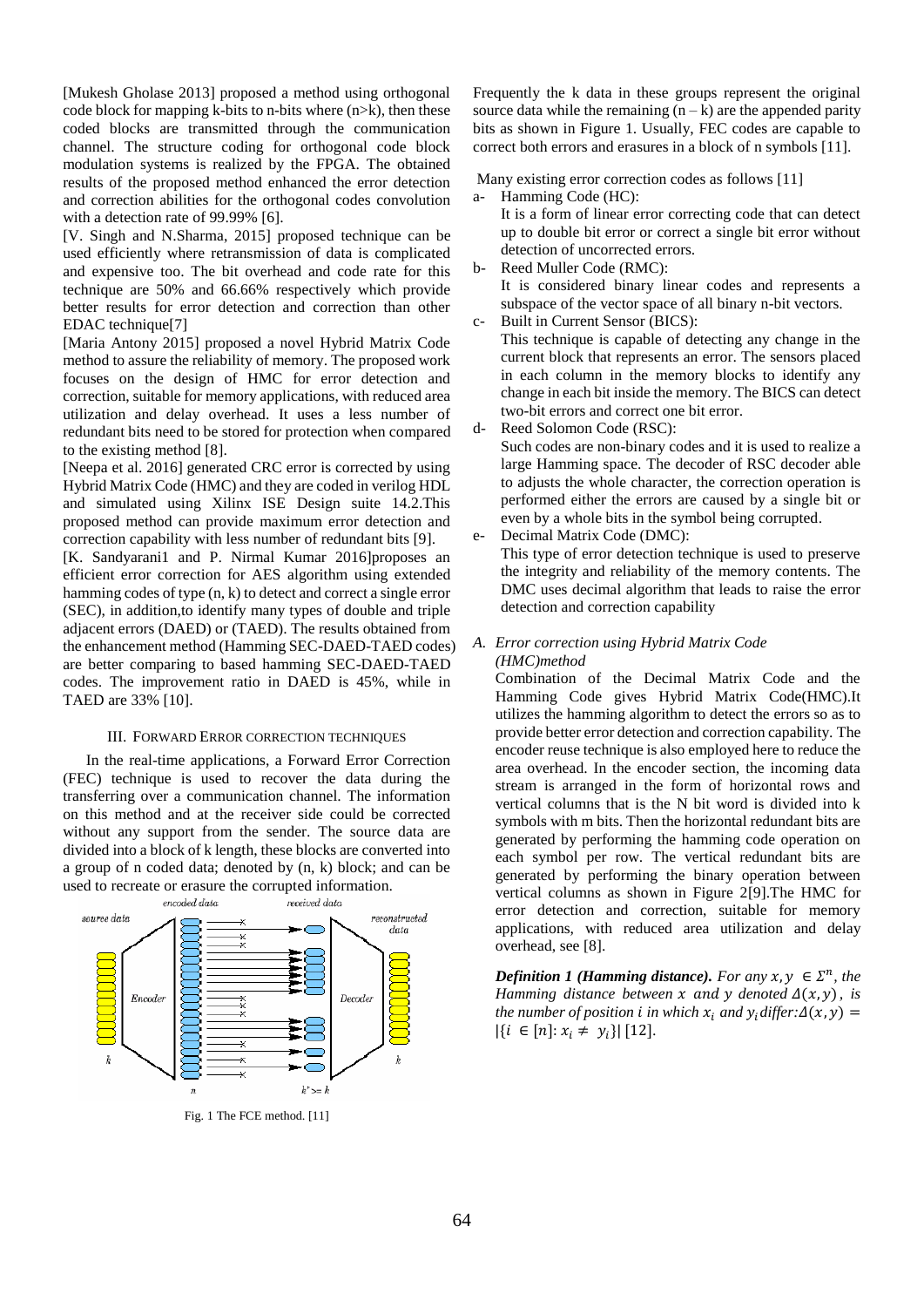| Symbol3         |     |                 | Symbol2         |                 |                 | Symbol1         |                 |         | Symbol 0       |                |                |                 |                 |                 |                 |
|-----------------|-----|-----------------|-----------------|-----------------|-----------------|-----------------|-----------------|---------|----------------|----------------|----------------|-----------------|-----------------|-----------------|-----------------|
| D <sub>15</sub> | D14 | D <sub>13</sub> | D <sub>12</sub> | D11             | D <sub>10</sub> | D <sub>9</sub>  | D8              | D7      | D <sub>6</sub> | D <sub>5</sub> | D <sub>4</sub> | D <sub>3</sub>  | D <sub>2</sub>  | D <sub>1</sub>  | D <sub>0</sub>  |
| Symbol7         |     |                 |                 | Symbol6         |                 |                 |                 | Symbol5 |                |                |                | Symbol 4        |                 |                 |                 |
| D13             | D30 | D <sub>29</sub> | D <sub>28</sub> | D <sub>27</sub> | D <sub>26</sub> | D <sub>25</sub> | D <sub>24</sub> | D23     | D22            | D21            | D20            | D <sub>19</sub> | D <sub>18</sub> | D <sub>17</sub> | D <sub>16</sub> |

*HORIZANTAL REDUNDAT BITS*

*16 Bits (Calculated by using Hamming code per symbol)*

*VERTICAL REDUNDANT BITS-16 bits (Calculated* 

*by Binary Operation (XOR)per column)*

Fig. 2 32bits HMC Logical Organization [11]

# *B. The Proposed Lookup Table algorithm (LUT-CORR) for image correction*

Three BMP image files of different sizes as shown in Figure 3 were used to test the noise effect on these images by implementing both the proposed and HMC algorithms for the encrypted images. Different noise ratios were added to various image sizes to check the strength of these algorithms; Table 1 represents the MSE for three tested images. The noise; 1% and 5% ratio of image size; added randomly on pixels bits to study the detection and correction error approaches.

The computing of the lookup table algorithm is described in Algorithm 1; while the proposed algorithm is demonstrated in Algorithm 2 for error correction and it is tested by applying on color image. The simulated results of the proposed algorithm were compared with HMC [9] to show the improvements obtained by the LUT-CORR algorithm for both time and correction ratio.



Fig . 3 The tested images used by the proposed LUT-CORR algorithm

| TABLE 1                                    |  |  |  |  |  |  |  |  |
|--------------------------------------------|--|--|--|--|--|--|--|--|
| THE MSE FOR 1% AND 5% ADDED NOISE IN IMAGE |  |  |  |  |  |  |  |  |

| Image<br>name  | <b>Size</b><br>(bytes) | No. of<br>noisy<br>bytes | <b>MSE</b><br>$1\%$ (noise) | No. of<br>noisy<br>bytes | <b>MSE</b><br>$5\%$ (noise) |
|----------------|------------------------|--------------------------|-----------------------------|--------------------------|-----------------------------|
| <b>Fruits</b>  | 786.486                | 7864                     | 10047.267                   | 39321                    | 10049.079                   |
| Lena           | 451.142                | 4510                     | 9059.456                    | 22554                    | 9058.01                     |
| <b>Peppers</b> | 76.854                 | 767                      | 10048.684                   | 3839                     | 10040.052                   |

| <b>Algorithm 1: compute the lookup tables</b><br><b>Input:</b> BMP color image of size $\overline{[R^*C]}$ , $\overline{R=0,1,\ldots}$ Width-1,<br>$C=0,1,\ldots,\ldots\ldots$ . Height<br><b>Output:</b> Two Lookup tables for data corrections:<br>Corr_LUT_Div[Max_Size],                                                                                                                                                        |
|-------------------------------------------------------------------------------------------------------------------------------------------------------------------------------------------------------------------------------------------------------------------------------------------------------------------------------------------------------------------------------------------------------------------------------------|
| Corr_LUT_Mod[Max_Size]<br>Step1: Select an Anchor value Anc_Val, such minimum or maximum<br>or median value in the<br>image file<br>Step2: Repeat steps 3-6<br>Step3: Divide the image file into blocks each of 16 bytes, and then<br>compute the one-way hash<br>function CRC64 based on $GF(28)$<br>Step4: For each block compute two values<br>Value1: represents the multiples of the current block<br>a-<br>for Anc Val value. |
| Value2: represents the residual of the current block for<br>b-                                                                                                                                                                                                                                                                                                                                                                      |
| value Anc_Val value.                                                                                                                                                                                                                                                                                                                                                                                                                |
| Step5: Save the obtained values; Value1 and Value2; in arrays<br>Corr_LUT_Div[Max_Size] and<br>Corr_LUT_Mod[Max_Size]<br>Step6: Until end of image file                                                                                                                                                                                                                                                                             |
|                                                                                                                                                                                                                                                                                                                                                                                                                                     |
| Algorithm 2: the proposedLUT-CORR for image correction<br>Input: BMP color image of size[R*C], R=0,1,Width-1,<br>added noise ratio 1% or 5%.<br>The redundant bits: The Anchor value Anc_Val, Two Lookup<br>tables for data corrections:<br>Corr_LUT_Div[Max_Size], Corr_LUT_Mod[Max_Size].                                                                                                                                         |
| <b>Output:</b> Correct BMP color image Corr_BMP_Image                                                                                                                                                                                                                                                                                                                                                                               |
| Step1: implement Algorithm 1 for the noise image and compute two<br>tables                                                                                                                                                                                                                                                                                                                                                          |
| Noise_LUT_DIV[Max_Size], Noise_LUT_Mod[Max_Size]                                                                                                                                                                                                                                                                                                                                                                                    |
| Step2: Repeat steps 3-6                                                                                                                                                                                                                                                                                                                                                                                                             |
| <b>Step3</b> : for $i=0,1,$ Max Size<br>Compare both two Block_Image_Source[i] and                                                                                                                                                                                                                                                                                                                                                  |

 Corr\_LUT\_Div[i] and Noise\_LUT\_DIV[i]; Corr\_LUT\_Mod[i] and Noise\_LUT\_Mod[i]; **Step4**: if both values in step3 are equals then store the current block in

**Step5**: compute two values: check1= Block\_Image\_Noise[i]/Anc\_Val

Corr\_LUT\_Mod[Max\_Size] repectively, if equals store check1

Corr\_BMP\_Image

in Corr\_BMP\_Image **Step6**: Until end of image file

else go to Step5 and Step6

check2=Block\_Image\_Noise[i]%Anc\_Val Step6: compare the values check1 and check2 with

Corr\_LUT\_Div[Max\_Size] and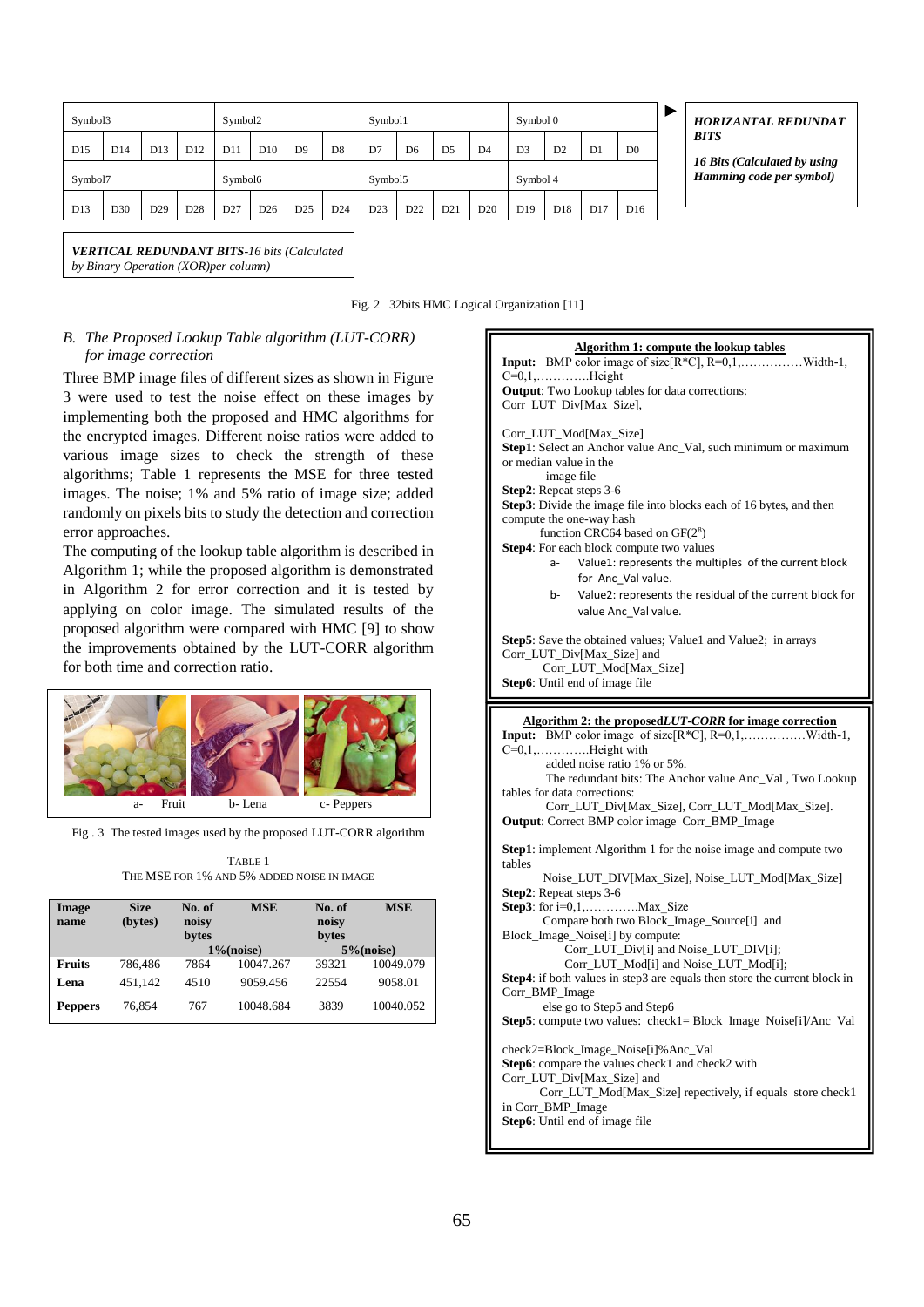## *C. Results analysis and discussions*

The goal of the HMC technique in [9] is to maximize error detection and correction capability with reduction in delay time. It has been noticed that the correction capability in HMC algorithm has some error ratio to retrieve the source image transmitted by the sender as in follow:

- 1- The redundant bits added by hamming codes usually used for error detection and correction when the error rate is small. The above technique commonly used in computer memory; (Error Checking & Correction, ECC memory); for error correction where the bits alteration is considered rare.
- 2- In the case of noise in communication channels, a Hamming code could not detect large burst errors period and that leads to misleads of error detection and corrections.
- 3- In some cases, the values of  $\Delta H$  and  $\Delta V$  have same which lead to not detect the error and consequently leads to increase the error ratio and not retrieve the source data perfectly.

Figure 4 demonstrates the results obtained by the HMC technique in [9], from this figure one can notice that the image retrieve has some noise which could not corrected by the aforementioned algorithm. Table 2 demonstrates the implementation results obtained by HMC algorithm, the correction ratio is obtained as in Equation 1:

# $correction ratio =$

<u>No. of noise bytes–No.of corrupted bytes</u><br>No.of noise bytes<br>No.of noise bytes



Some notices could be concluded from the above table:

- ❖ In spite of the implementation of HMC algorithm, some noise remains, and not corrected causing errors in retrieving of decrypted image.
- ❖ Large noise value leads to a reduction in the correct ratio obtained by HMC execution.

Figure 5 demonstrates graphically the results obtained from implementing the HMC algorithm. The latest figure declares the image noise that not corrected as explained above.



Fig. 4 Images Enhanced by HMC technique to remove noise

TABLE 2 THE HMC FOR THE 1% AND 5% NOISE RATIO OF THE IMAGE SIZE

| Image<br>name  | <b>Size</b><br>(bytes) | No. of noisy<br>bytes | No. of<br><b>Corrupted</b><br>bytes<br>$1\%$ (noise) | Corrected<br>ratio | Time in<br><b>SEC</b> | No. of<br>noisy<br>bytes | No. of<br>Corrupt<br>ed bytes<br>$5\%$ (noise) | Corrected<br>ratio | Time in<br><b>SEC</b> |
|----------------|------------------------|-----------------------|------------------------------------------------------|--------------------|-----------------------|--------------------------|------------------------------------------------|--------------------|-----------------------|
| <b>Fruits</b>  | 786.416                | 7864                  | 126                                                  | 98%                | 0.32                  | 39320                    | 3692                                           | 90%                | 0.049                 |
| Lena           | 451.072                | 4510                  | 81                                                   | 98%                | 0.021                 | 22554                    | 1960                                           | 91%                | 0.028                 |
| <b>Peppers</b> | 76,784                 | 767                   | 24                                                   | 96%                | 0.003                 | 3839                     | 378                                            | 90%                | 0.004                 |



Fig. 5 the HMC algorithm for the 1% and 5% noise ratio of the image size

The implementation results achieved by the proposed Algorithms (1 and 2) for image correction are demonstrated in Fig. 5, one can notice in this figure that the retrieving of the image after correction operation by LUT-CORR algorithm had no difference compared to source images in Figure 3. The corrected images using the LUT-CORR algorithm have been completely corrected where the MSE between the noise and corrected images are zero as shown in Table 3. Figure 6 demonstrates graphically the improvement in error correction between the HMC and LUT-CORR algorithms.



Fig. 6 The proposed LUT-CORR algorithm for image correction.